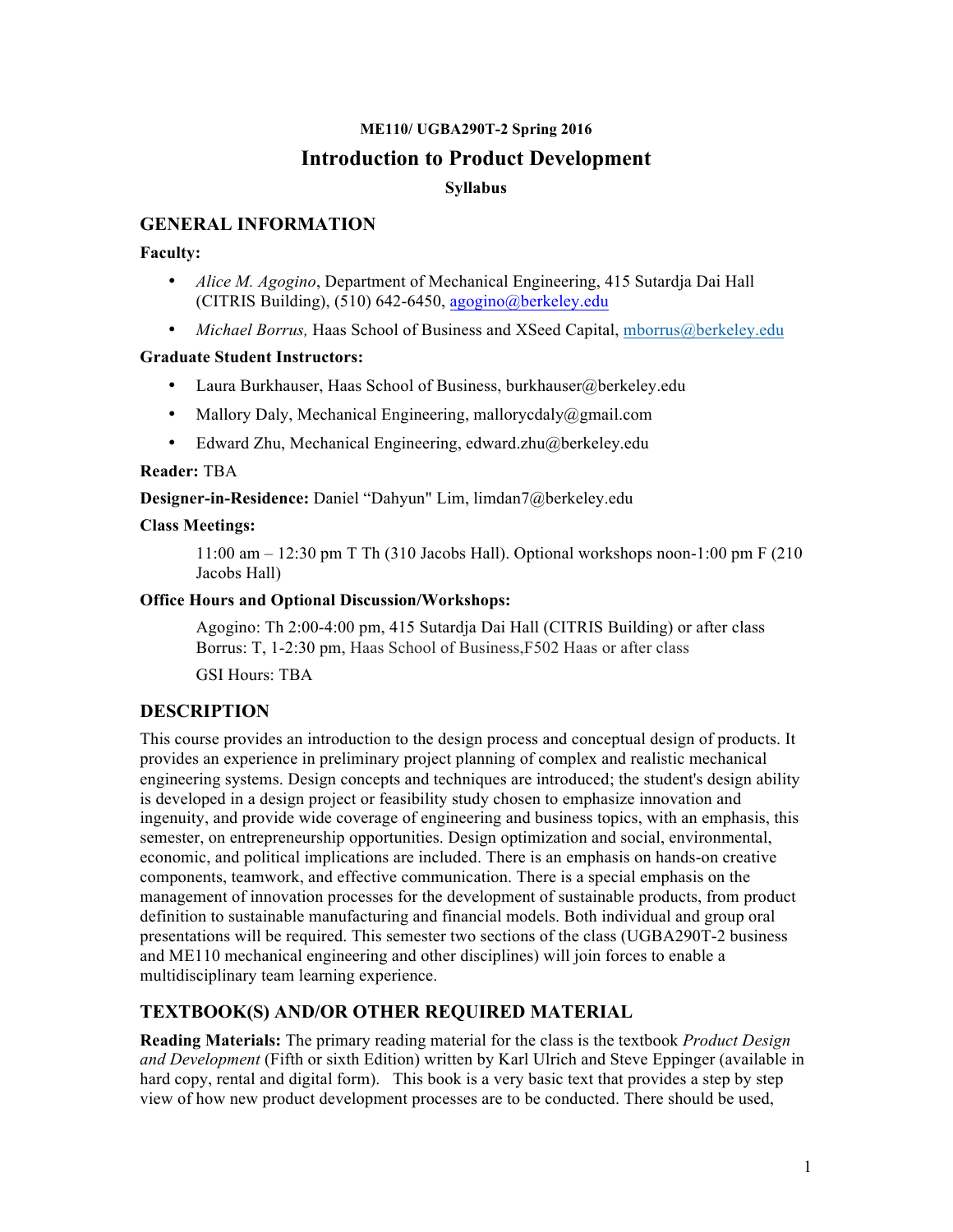rental, ebook version of the textbook available at reduced cost. See: https://bcourses.berkeley.edu/courses/1298185/pages/cheaper-versions-of-textbook. Supplemental required course reading materials will also be available on bCoures.

**bCourses Use:** We will make extensive use of the course bCourses web site to both communicate information to you and to converse with you about your homework and your projects. You will find the course listed on http://bCourses.berkeley.edu/. Once you have formed your project groups, we will set up group pages on which we expect you to store your working documents for your project. The faculty will review the group pages regularly to provide feedback on your work. Our experience is that the teams that heavily use their bCourses pages and email connections do better in the class, and we strongly encourage you to use them.

## **COURSE OBJECTIVES**

This course provides hands-on and real world experience in the development of innovative and realistic customer-driven engineered products. Design concepts and techniques are introduced, and the student's design ability is developed in a design project or feasibility study chosen to emphasize ingenuity and provide wide coverage of engineering and business topics. Innovative thinking is nurtured. Students will be expected to use tools and methods of professional practice (e.g., optimal design, solid modeling, life cycle assesment, market analysis) and use these tools to consider the social, economic, environmental and political implications of their products. Both individual and group oral presentations will be required.

### **DESIRED COURSE OUTCOMES**

Students can expect to depart the semester understanding new product development processes as well as useful tools, techniques and organizational structures that support new product development practice in the context of the "triple bottom line" – economy, environment and society.

## **TOPICS COVERED**

Product development processes and organization, product planning, triple bottom line, high performing teamwork, CAD/ solid modeling, customer/user needs assessment, personas and empathic design, translating the "voice of the customer", concept generation, concept selection, concept development, decision analysis, concept testing, taguchi method and experimental design, product architectures, design for variety, design for environment, life cycle assessment, design for assembly/ manufacture, prototyping, design costing, information technologies, design optimization, engineering ethics, universal design and entrepreneurship, innovation and intellectual property.

## **GRADING**

Your course grade will be determined as follows:

10% on the quality of your preparation for and participation in class discussions 30% on the quality of your individual assignment solutions 10% for your final design journal

30% on the quality of your team's work on project-related assignments and final report 20% on the quality of your team's final project presentation and prototype

Team Peer Assessments: At midsemester, we will ask for individual peer assessments of the contributions made by your team mates. This midsemester assessment will *not* be considered in preparing your final team grade; they are considered an "early warning" for struggling teams.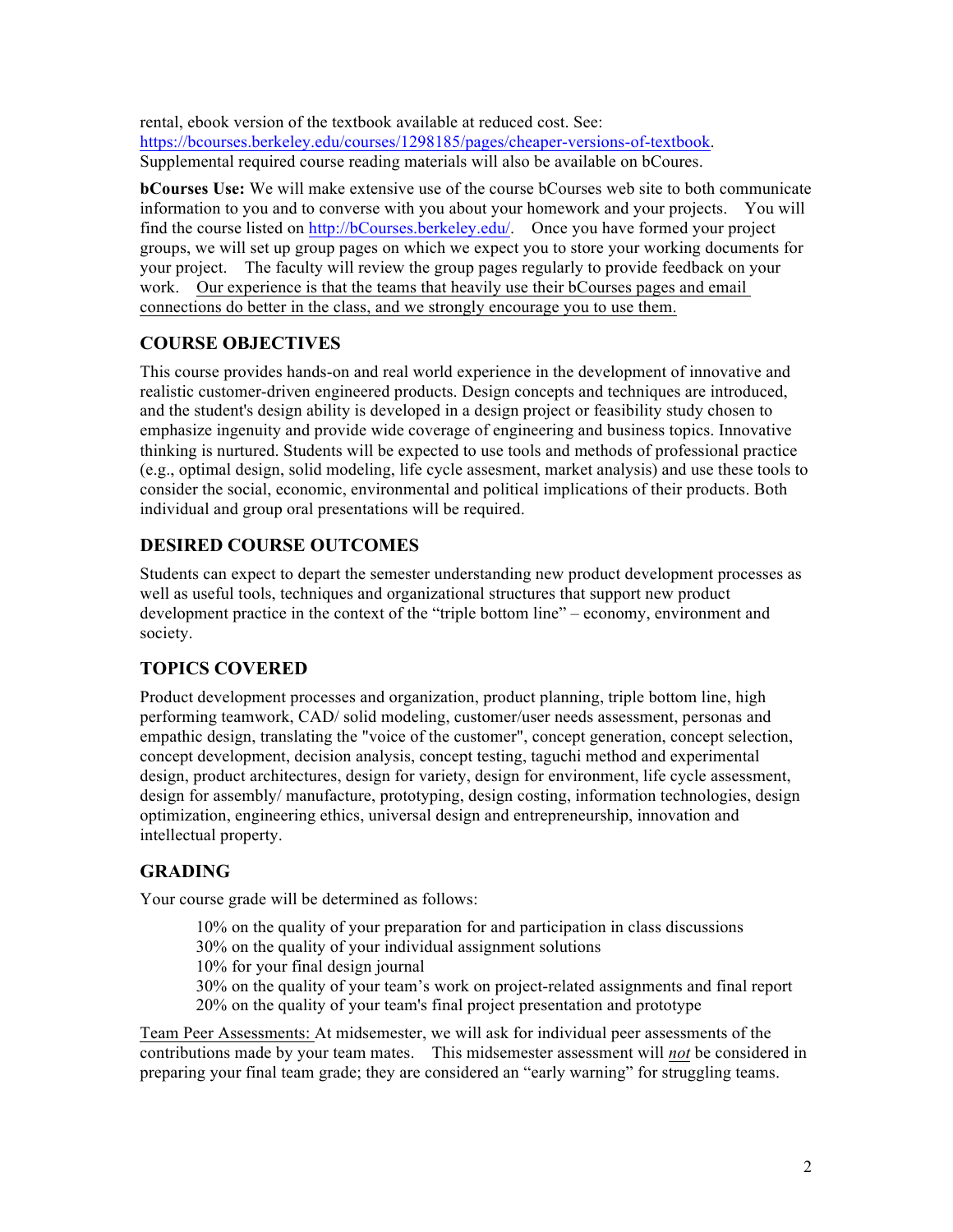There will also be an end-of-semester peer assessment, which could have an influence on your final participation score and individual grade.

# **CLASS PREPARATION AND PARTICIPATION**

Readings are meant to guide your thinking about the class assignments. Readings are given in the class schedule; we expect you to come to class prepared to discuss the readings and the suggested questions. In any given class session, a handful of students may be called upon specifically to speak about the readings and answer questions about them. If you have prepared in advance according to the syllabus, you will have no problem responding when called upon. Your individual class participation grade will be based upon your in-class remarks during discussions and will be judged by the teaching staff.

# **INDIVIDUAL ASSIGNMENTS**

We have periodically assigned individual exercises to have you experiment with some of the concepts we are teaching. These are due at the start of each class, unless otherwise noted. Late assignments are discouraged but accepted, heavily penalized at 20% of the total score (20 points out of 100) for each day for late.

### **ALL INDIVIDUAL ASSIGNMENTS ARE TO BE SUBMITTED VIA THE BCOURSES "ASSIGNMENTS" TAB UNDER THE APPROPRIATE HEADING PRIOR TO THE START OF CLASS ON THE DAY THEY ARE DUE. YOU MAY WANT TO BRING ONE COPY OF YOUR HOMEWORK TO CLASS, AS WE WILL FREQUENTLY ASK YOU TO SHARE YOUR RESULTS (DIGITAL SHARING IS FINE).**

## **WEBSITE USE:**

We will make extensive use of the course Website to both communicate information to you and to converse with you about your homework and your projects. You will find the course listed on http://bCourses.berkeley.edu/. Once you have formed your project groups, we will set up email lists and folders where we expect you to store your working documents for your project. The faculty will review the group pages regularly to provide feedback on your work. Our research shows that teams that heavily use their shared documents and email connections do better in the class, so we strongly encourage you to use these group function.

## **JOURNAL**

Each individual in the class is **required** to maintain a design journal throughout the semester, to be turned in at the end of instruction for the semester,on the day of your team's final presentation during RRR week. It counts 10% towards your individual grade. The journal will be returned at the end of the Spring Semester. This journal should include your individual thinking (both imagery and words) pertaining to your project. Think of it as a diary of sorts. You may sketch pictures, paste in pictures or business cards, write words, create mindmaps, or choose any other approach that works for you to capture your ideas, thoughts, and reflections about your product and your project. The journal should be used both to **capture ideas** about the product itself as you move through the process, but also to **document thoughts, reflections and insights** on the process of product development, group dynamics, project process, etc. Inventors use journals as it helps to document when they came up with an original idea (useful in the patenting process); engineers do this to work out complex technical details; and designers do this to generate lots of ideas (as ideas feed off of one another); project managers use journals as a management tool to generate "lessons learned" and "best practices" to help run future product development projects more effectively. You can tailor your journal to your own working style and your unique role within your project team. There are copies of exemplary design journals on the bCourses website if you would like to see what one might look like. Only the faculty will see these journals; no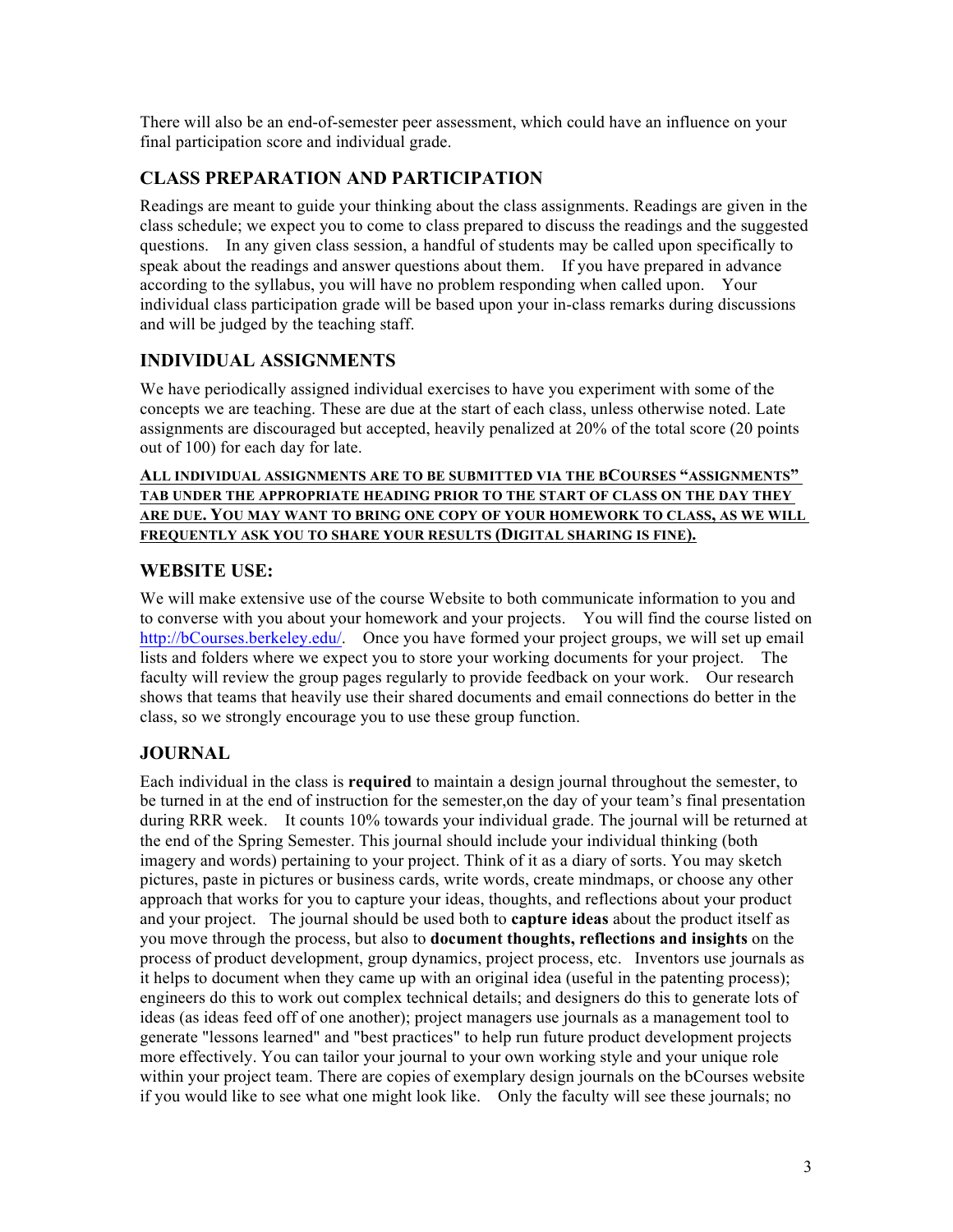one else will see them unless you choose to share. Your design journal will count towards your individual assignments grade.

### **LAPTOP, TABLET AND SMARTPHONE POLICY**

Class time will focus almost entirely on in-class exercises to bring to life project-based learning. You will need to give your full attention to your teammates, to the work you are being asked to do together, and to what you are taking away from that work. Please do not use your laptops or smart phones in class, unless it is for a class exercise or to take notes (no email, texting, web browsing, Facebook, etc.) Any violation of this policy will lead to a reduction in your participation grade. We love the way Adaptive Path, one of the design firms we work with, describes its policy along these lines:

*HONOR THE GATHERING. In this ever more interrupt-driven digital world, it's a challenge to bring together all the right people at the same time to think, make and solve problems that are too complex for just a few people to figure out. Gatherings of this magnitude need opening ceremonies to acknowledge the value of the time we are about to spend together. Typically these ceremonies don't include marching bands or fireworks (although that would be cool), but there are small and simple actions that help us all recognize that this is a sacred time. These small things include sending out invitations ahead of time, providing food and drink, creating an environment where people can focus without laptops or smart phones, welcoming and orienting people to our day together, and having the client sponsor begin the workshop with essentially an opening blessing for the people gathered and the work we will accomplish. (www.adaptivepath.com)*

# **PROJECT BACKGROUND AND GENERAL INFORMATION**

The goal of the class project is to learn principles and methodologies of product development in a real world context. Most product development professionals work under tremendous time pressure and do not have an opportunity to reflect on the development process. In this course, the stress level will be low enough to allow time to experiment and learn. You will be asked to form project teams of 4 to 5 students. Some teams will have the opportunity to work with students from multiple disciplines. You will have opportunities during the first two weeks of class to scope out the possible projects and get to know potential teammates.

### **PROJECT BACKGROUND**

Your challenge in the project portion of this course is to design a new product (a physical product, piece of software or service, business model), test it on a consumer group, and produce an early prototype version of it. The goal of this exercise is to learn principles and methodologies of product development in a realistic context.

Guidelines (not rules) for successful projects are as follows. These arise from constraints due to the classroom setting, and observations of successful teams in past semesters.

- There should be a demonstrable market need for your product. One good way to verify a market need is to perform a competitive review and to identify existing products that try to meet the need. Your product need not be a variant of an existing product, but the market need addressed by your product should be clearly evident. The product does not have to have a tremendous economic potential, but should at least be an attractive opportunity for a small firm.
- Avoid products in over-worked areas. In the past, teams who have worked on over-worked areas (better bicycle locks, lost items finder, better backpacks) find that it is really hard to find an angle that has not already been covered in the market or by previous classes.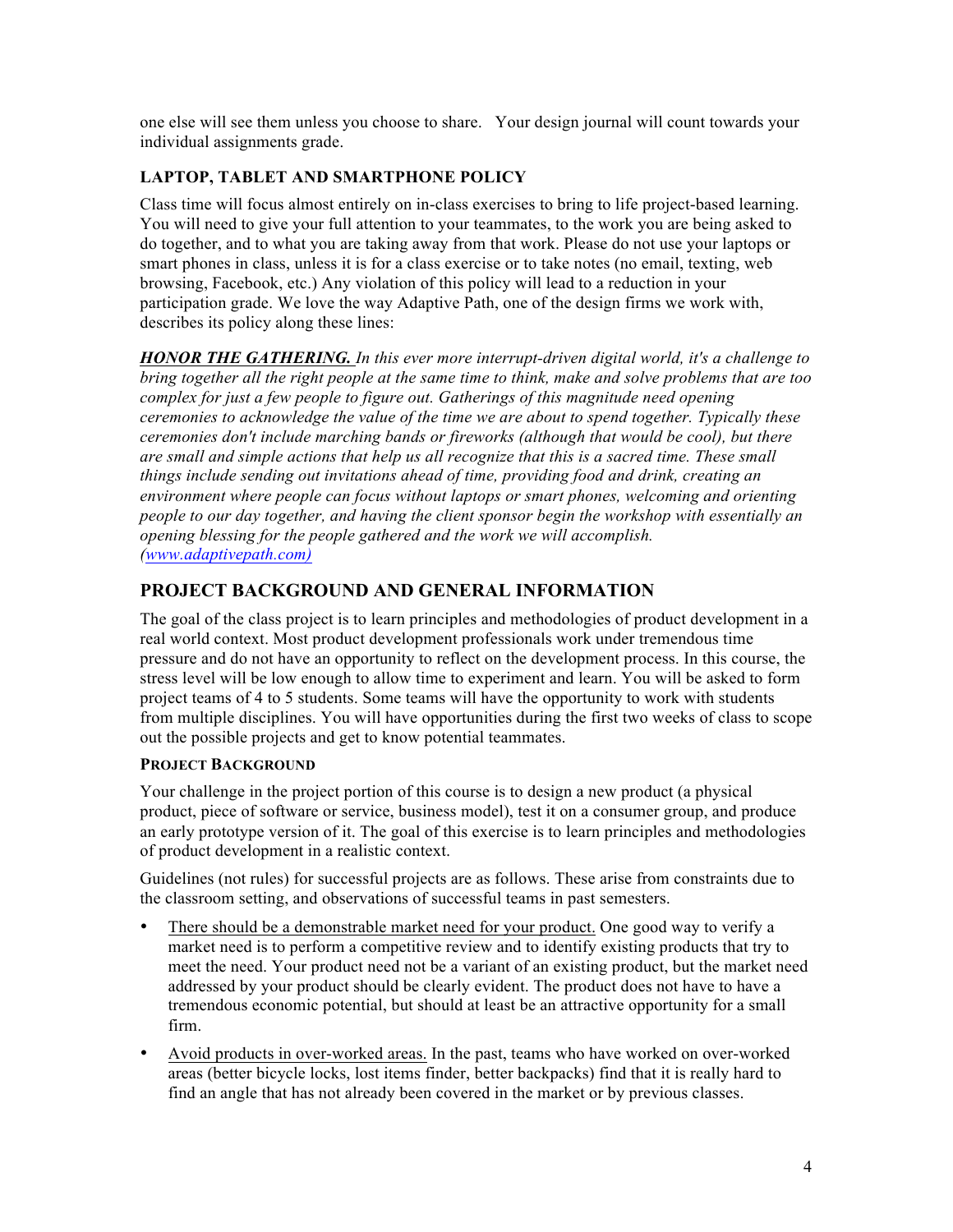- Don't use cost-reduction as the motivating driver. Rarely are innovative products created by the goal of reducing costs alone. The driver should be to meet a compelling unmet need.
- The product should require no basic technological breakthroughs, but you can use new innovations originating on or off campus as the basis for your idea. If you choose a physical hardware product (rather than a software user interface design or service), the product should contain fewer than 10 parts. We do not have time to deal with large technological uncertainties; we are more concerned that you have a product that people really want, applying existing technologies, even if those technologies are new.
- You should be confident of being able to build a reasonable prototype of the product. If you choose to make a hardware product, you must have access to prototyping capabilities such as machining processes and the skill sets to run them. In some cases a combination of a nonfunctioning "appearance" type model and a rough mechanical or electrical "working" prototype may be acceptable.
- Prototyping Facilities: With the new Jacobs Hall we have a wide range of prototyping capabilities, but all require prior safety training before use.
	- Your ME team member should have access to ME shop facilities. We recommend that all interested students sign up for the student shop training during the early part of the semester, if you have not already done so. The Mechanical Engineering Student Access Machine Shop is available for students who will be working on projects and research related to our academic mission. If any student hasn't received the safety orientation training and needs to use the Mechanical Engineering Student Access Machine Shop this semester, they need to go through our safety orientation training in the early part of the semester. Training in another shop or location does not qualify the student to work in the ME shop. Students will need to visit the shop in 1166 Etcheverry Hall to schedule their training. The shop is open Monday through Friday 8:00-11:30 and 1:00- 4:30 for safety orientation enrollment. The safety orientation training is for education and safety purposes and consists of three 1- hour instructional/ hands-on sessions and a final 2 hour hands-on demonstration of safe work practices and machine tool competency. It is recommended that interested students sign up early during the first 3 weeks of the semester. Training is on a first come-first served basis. The staff cannot guarantee a slot in the schedule for students who don't sign up early. We will start the scheduling process at 9:00 AM on Wednesday January 20, 2016. The actual safety orientation training will occur during the period from January 27, 2016 through March 18, 2016. More information ME shop website at: http://www.me.berkeley.edu/new/Shop/.
	- Another option is the CITRIS Invention Lab, which provides knowledge, tools and support to rapidly design and prototype novel interactive products, embedded sensing systems and integrated mobile devices. The Invention Lab offers a variety of prototyping equipment ranging from basic craft tools to electronics workbenches, CAD stations and professional digital fabrication machines. Key equipment includes a laser cutter, professional and entry level 3D printers, Vinyl cutter, and circuit board mill. Common prototyping materials and supplies are available for purchase in the lab. Lab staff provides additional guidance and support for design and equipment use. Fees for use of the lab per semester is \$125 for individual student use (more if working with a research group). More at: inventionlab.org.
	- For software user interface products, you should have access to proficiency in Web design tools or other software prototyping tools.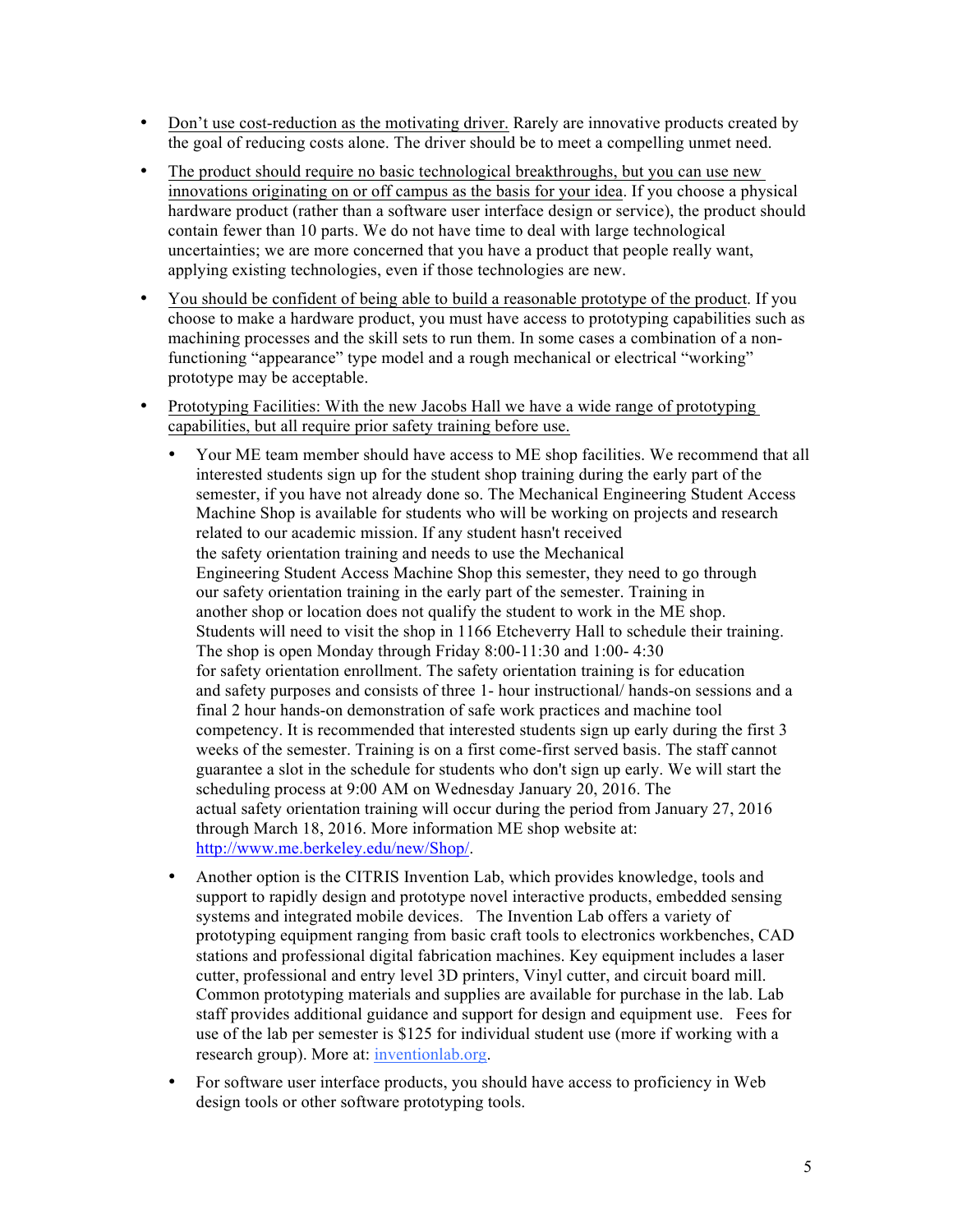- o Jacobs Hall Maker Pass and equipment training for the semester (3D printers, hammers, large-format printer, etc). The Maker Pass is optional, but highly recommended if you are interested in prototyping. To get a Maker Pass, complete all steps as early as possible to gain access. Here is more information as to how you can get a maker pass:
	- 1. *Training:* New users must pass the General Workshop Safety (GWS) training; trainings from past semesters carry over, so if you passed GWS last semester, you do not need to retake it, unless it is deemed necessary by Jacobs staff, on a case-by-case basis.
	- 2. *Fees:* Starting this semester, the Jacobs Hall Maker Pass fee is \$75 for the semester, payable by credit card via this online form, or check made out to "UC Regents," brought to 234 Jacobs Hall. Fee waivers are available to students with financial need and requestable via this form. For more information on fee payment, contact Aleta Martinez at aleta@berkeley.edu.
	- 3. *Equipment Training Bootcamp.* On January 12th and 14th, Jacobs is offering allday training "bootcamps", featuring all 7 available equipment hands-on trainings, including some new ones that were not available in the fall. Though trainings will still be offered throughout the semester, this is your chance to get them done before classes start, and start using equipment right away. To register for bootcamp, enroll in the General Workshop Safety bCourse first, then click "2016 Bootcamp Schedule and Sign-ups". As usual, you must pass the online quiz component before attending the hands-on training. If you have questions, please to check this FAQ or feel free to contact Amy Dinh at amydinh@berkeley.edu.
- You should have access to more than five potential users of the product (more than 20 would be nice.) You will need to talk with them or observe them when you launch your product and visit them with your product mock-ups or prototypes.
- Save any highly proprietary ideas for another context, as we will be open in discussing the projects in class and do not wish to be constrained by proprietary information. By contrast, novel business ideas are generally not proprietary, benefit from exposure and feedback, and depend generally on execution for differentiation.
- The most successful projects tend to have at least one team member with strong personal interest in the target market. We strongly encourage those of you thinking about starting your own companies to bring your ideas to the class.
- Most products are really not very well designed. (See, for example, the badly designed products listed at http://www.baddesigns.com/examples.html.) Thus, if you pick almost any product that satisfies the general guidelines in this list, you will likely be able to develop a product that is superior to everything currently on the market.

Projects adhering to these guidelines will have the greatest probability of success.

#### **PROJECT ASSIGNMENTS**

Project assignments are intended to pace the development process for your product. There is little slack in this schedule and so assignments must be completed on or before the scheduled due date in order to maintain the project schedule. All project assignments are clearly spelled out in the class syllabus. Please post the items to be reviewed on bCourses.

**All project deliverables (except the project proposal and the sketchbook/journal) are to be completed as a team.** Please deliver all assignments according to the following format:

• Submit all project assignments and deliverables electronically. Unlike individual assignments that are to be submitted through the assignments tab on bCourses on the due date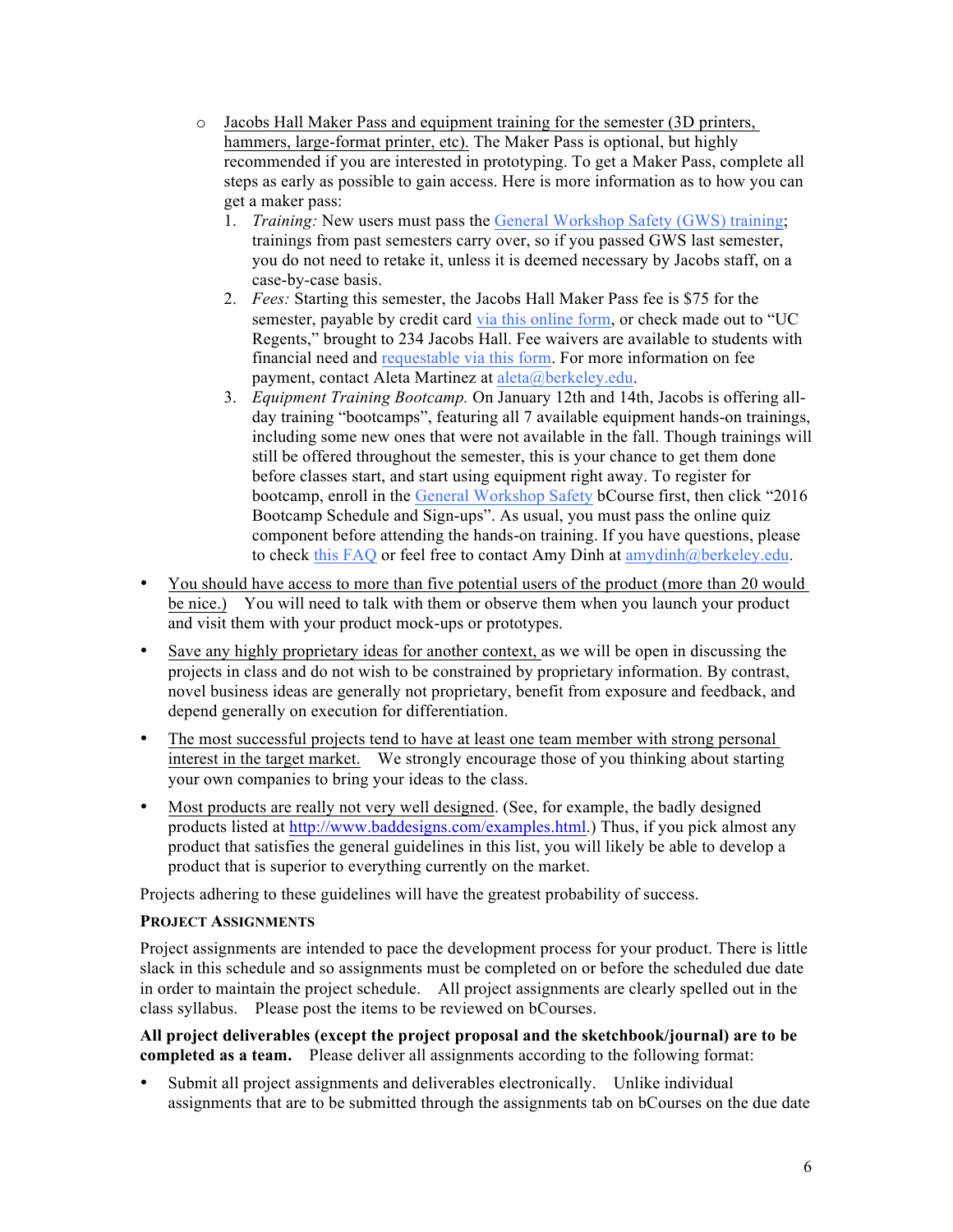for the assignment, Project Assignments and Deliverables should be posted to *your group's page* on the class Web site where they will be visible to all members of your group as well as all faculty members (and coaches if you choose to include them on your site).

- Maintain a history of your project deliverables on your group Web site so that the faculty can review your progress over time, not just your most recent output. You should save formal project deliverables as well as interim documents on the site.
- Be concise. We like project deliverables that are 2-5 pages in length when possible. The exception to this guideline is concept sketches where one concept per page is preferred.
- Please develop a naming scheme for documents posted to your group website; this scheme should make it obvious to us what the documents are. Name files intended for faculty review should begin with the letters DEL (short for deliverable). Follow DEL with an indication of what the document is. For example, when you submit your mission statement for faculty review, name the link DEL-missionstmt.

#### **DESIGN COACHES**

We are privileged to offer you the opportunity to collaborate with some of the leading experts in product development from prominent firms in the Bay Area. The design coach is tasked with giving you a practitioner's viewpoint and advice on all aspects of your product and product development progress. Given the coaches' many years of experience in product development and coaching design teams for this course, you will find their input invaluable.

#### **WORKING WITH YOUR TEAM**

Many of you have worked on *group* projects before. The goal of this class is to develop high performance *team* skills. We hope that through this course you will learn to differentiate between *groups* and *teams*. Teamwork and effective communication are vital to successful projects in academic and professional settings.

There are two reasons, among many, why learning to work effectively on a team is germane to your success. (1) There is definitive evidence that effective teams outperform groups on ambiguous, complex and interdependent tasks (of which new product development is an example). (2) Studies have found that most organizations regularly use cross-functional teams. It is critical to understand the nature of cross-functional teams, and to learn about them through participation in them. This course is designed to have you take on various roles at different points in the semester, and to assess patterns of cooperation and team dynamics. It is also important to reflect on how they impact your team's performance.

Over the years of offering this course, we have found that some basic team practices greatly benefit both the tangible and intangible outcomes of the team projects. Here are a few recommended best practices for you and your team:

- 1. Commit to regular meeting times. Face-to-face meetings are optimal, but virtual conferences (video-conference, tele-conference and email chats) are good alternatives when they are not possible**.** Structure meetings with a clearly assigned agenda, an endtime, and with specificied desired outcomes from that meeting (next steps, decisions, other actions), for which specific individuals are responsible. Reserve five minutes at the end of each team meeting to do a wrap up of decisions, assignments and next steps. This will make the meetings and the work in between meetings more productive. (i.e. higher quality outputs with less time used over the course of the semester).
- 2. Please use the team bCourses e-mail alias to communicate with your team. It will also archive and thread your e-mails so that you can review past conversations. Store shared documents on the group page on the website.